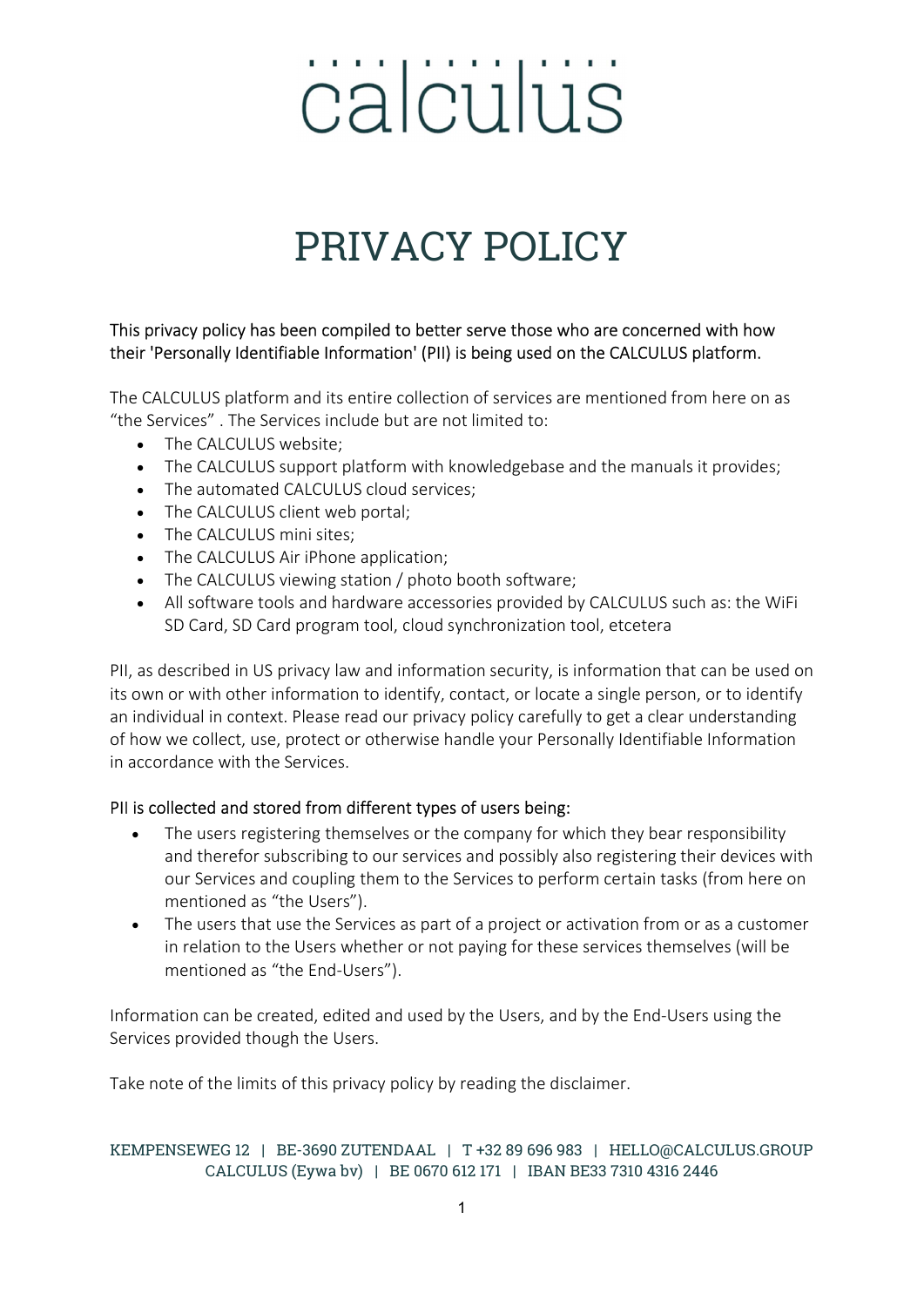What personal information do we collect from the Users that use the Services? When ordering, registering or subscribing on our website and/or web portal, as appropriate, you may be asked to enter your name, email address, mailing address or other details to help you with your experience.

#### When do we collect information?

We collect information from Users when they register on our site, place an order, subscribe to a service, respond to a survey, fill out a form, open a Support Ticket or enter information on our website or our web portal.

We collect information from End-Users when they use the Services and give explicit permission to collect and store the information asked, otherwise no information is being stored.

We collect information from Users when they provide us with feedback on our products or services or if they wish any additional information about specifics of when and how the information is stored.

#### How do we use your information?

We may use the information we collect from Users when they make use of the Services in the following ways:

- To personalize your experience and to allow us to deliver the type of content and product offerings in which you are most interested.
- To improve our Services in order to better serve you.
- To allow us to better service you in responding to your customer service requests.
- To administer a contest, promotion, survey or other Service feature.
- To quickly process your transactions.
- To ask for ratings and reviews of the Services
- To follow up with them after correspondence (live chat, email or phone inquiries)

We may use the information we collect from End-Users when using any of the Services in order to:

- Personalize experiences and to allow us to deliver the type of service that the User required and specified in our web portal.
- **IMPROVE OUT SERVICES IN ORDER to better serve Users and End-Users.**
- Allow us to better service you in responding to your customer service requests.
- Administer a contest, promotion, survey or other Service feature initiated by the User or by your own request.
- Ask for ratings and reviews of the Services
- Follow up with them after correspondence (live chat, email or phone inquiries)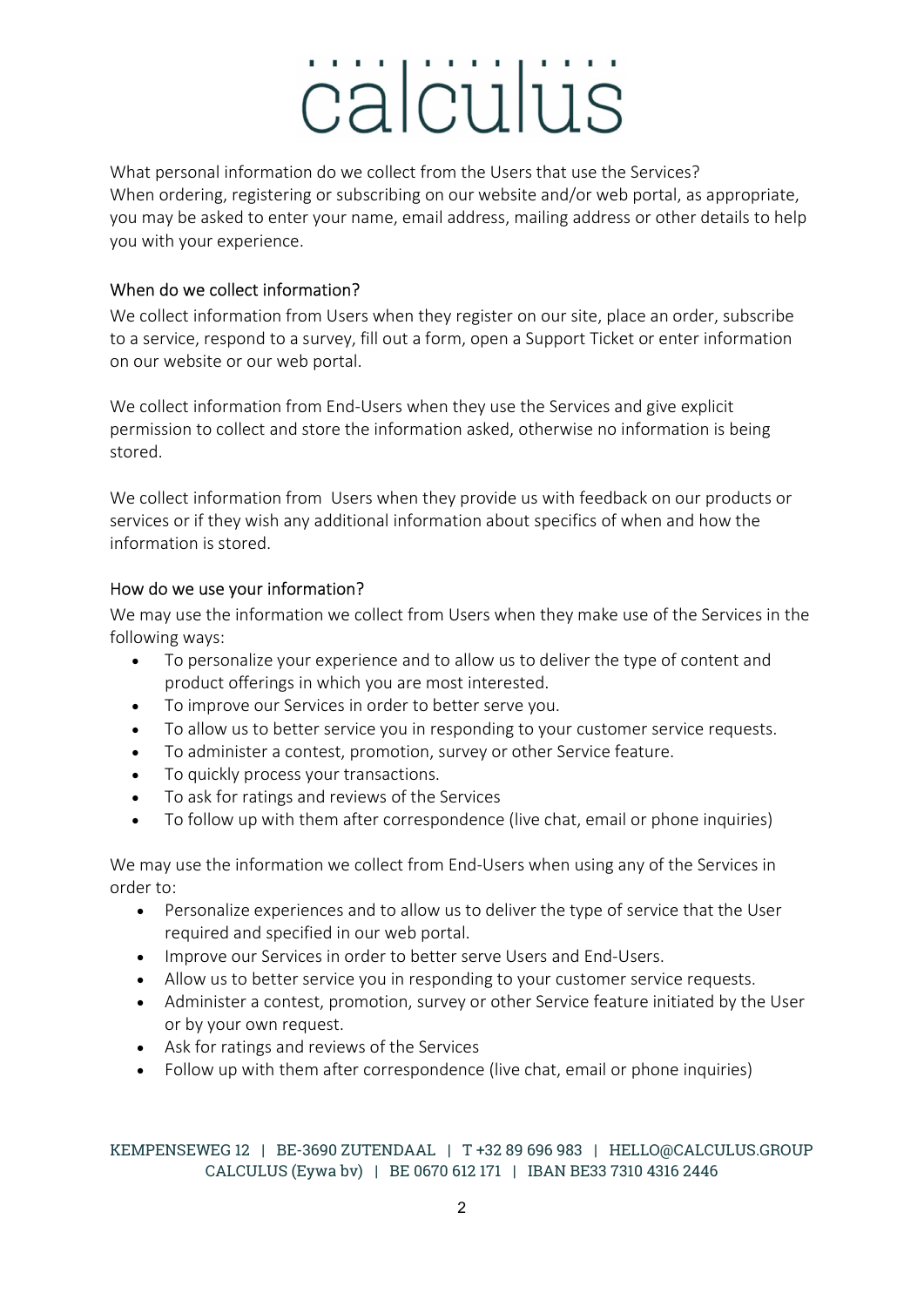#### How do we protect your information?

Our Services are scanned on a regular basis for security holes and known vulnerabilities in order to make your use of the Services as safe as possible.

We use regular Malware Scanning of our website.

Your personal information is contained behind secured networks and is only accessible by a limited number of persons who have special access rights to such systems, and are required to keep the information confidential. In addition, all sensitive/credit information you supply is encrypted via Secure Socket Layer (SSL) technology.

The Users however, do have access to the information provided by the End-Users in the direct context of the Users projects as described under "Third-party disclosure".

CALCULUS implements a variety of security measures when a User or End-User places an order enters, submits, or accesses their information to maintain the safety of your personal information.

All monetary transactions in context to the Users are processed through a gateway provider. All monetary transactions in context to End-Users are managed by and thus a responsibility of the User.

#### Do we use 'cookies'?

Yes. Cookies are small files that a site or its service provider transfers to your computer's hard drive through your Web browser (if you allow) that enables the site's or service provider's systems to recognize your browser and capture and remember certain information. They are also used to help us understand your preferences based on previous or current activity, which enables us to provide you with improved services. We also use cookies to help us compile aggregate data about site traffic and site interaction so that we can offer better site experiences and tools in the future.

We use cookies on these parts of our services:

- The CALCULUS website;
- The CALCULUS support platform with knowledgebase and the manuals it delivers;
- The online portal;
- The CALCULUS mini sites;

#### We use cookies to:

- Understand and save User's and End-Users preferences for future visits.
- Keep track of advertisements.
- Compile aggregate data about site traffic and site interactions in order to offer better site experiences and tools in the future. We may also use trusted third-party services that track this information on our behalf.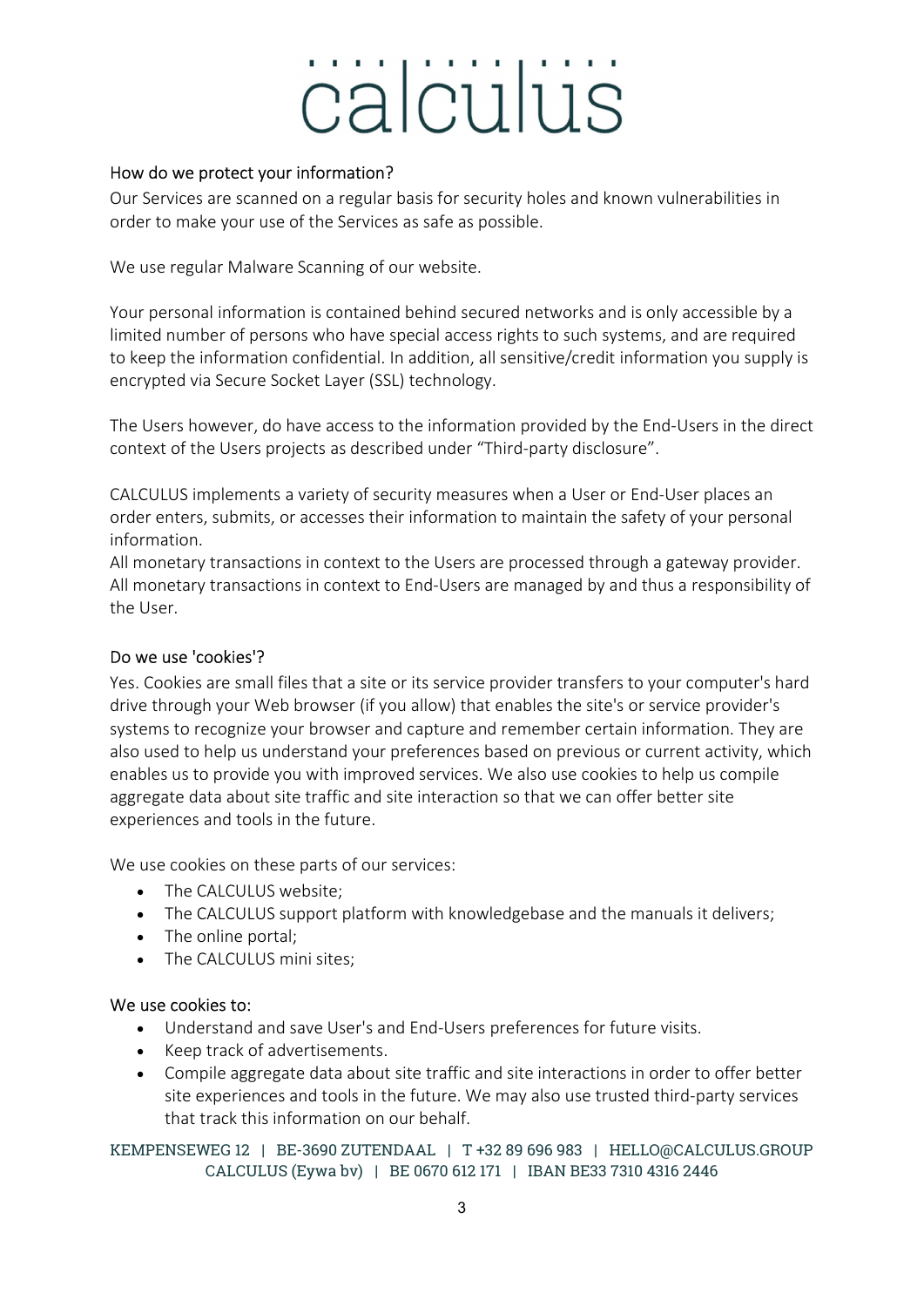You can choose to have your computer warn you each time a cookie is being sent, or you can choose to turn off all cookies. You do this through your browser settings. Since every browser is a little different, look at your browser's Help Menu to learn the correct way to modify your cookies.

If you turn cookies off, some features will be disabled. It will affect the User's and End-Users experience that make the Services experience more efficient and the Services may not function properly.

#### Third-party disclosure

We do not sell, trade, or otherwise transfer to outside parties your Personally Identifiable Information. We do however make the collected information of End-Users available to Users, but only the information provided by End-Users in the direct context of the Users projects when the respectively End-User has given it's explicit permission by accepting the terms and conditions when providing said information. The permission for usage of this information for commercial purposes can be but is not certainly explicitly asked for by the Service and given by the End-User and indicated in the report of this information type in the secured portal.

Whether permission for commercial use is given or not given by the End-User by agreeing to the Users specific User Agreement or by giving or not giving explicit permission using our Services, and the restrictions to the use of it is the responsibility of the User or the company he represents. The obtained information is free to use by the User and the company he represents according to this Privacy Policy and the User Agreement.

If the User does not agree to have its PII used it should indicate this at the time of usage of the Services and when giving his information although possibly forsaking its right to use said Services. The User is free to use the given information according to its own Privacy Policy and User Agreement thus the usage of the information is not a responsibility of CALCULUS.

If the End-User wishes to renounce his choice of complying to these agreements after using the Services he should contact the User and come to an agreement according to the Users Privacy Policy and User Agreement.

#### Third-party links

Occasionally, at our discretion, we may include or offer third-party products or services through the Services such as for example a hard copy printing service. These third-party sites have separate and independent privacy policies. We therefore have no responsibility or liability for the content and activities of these linked sites. Nonetheless, we seek to protect the integrity of our Services and welcome any feedback about these third party services.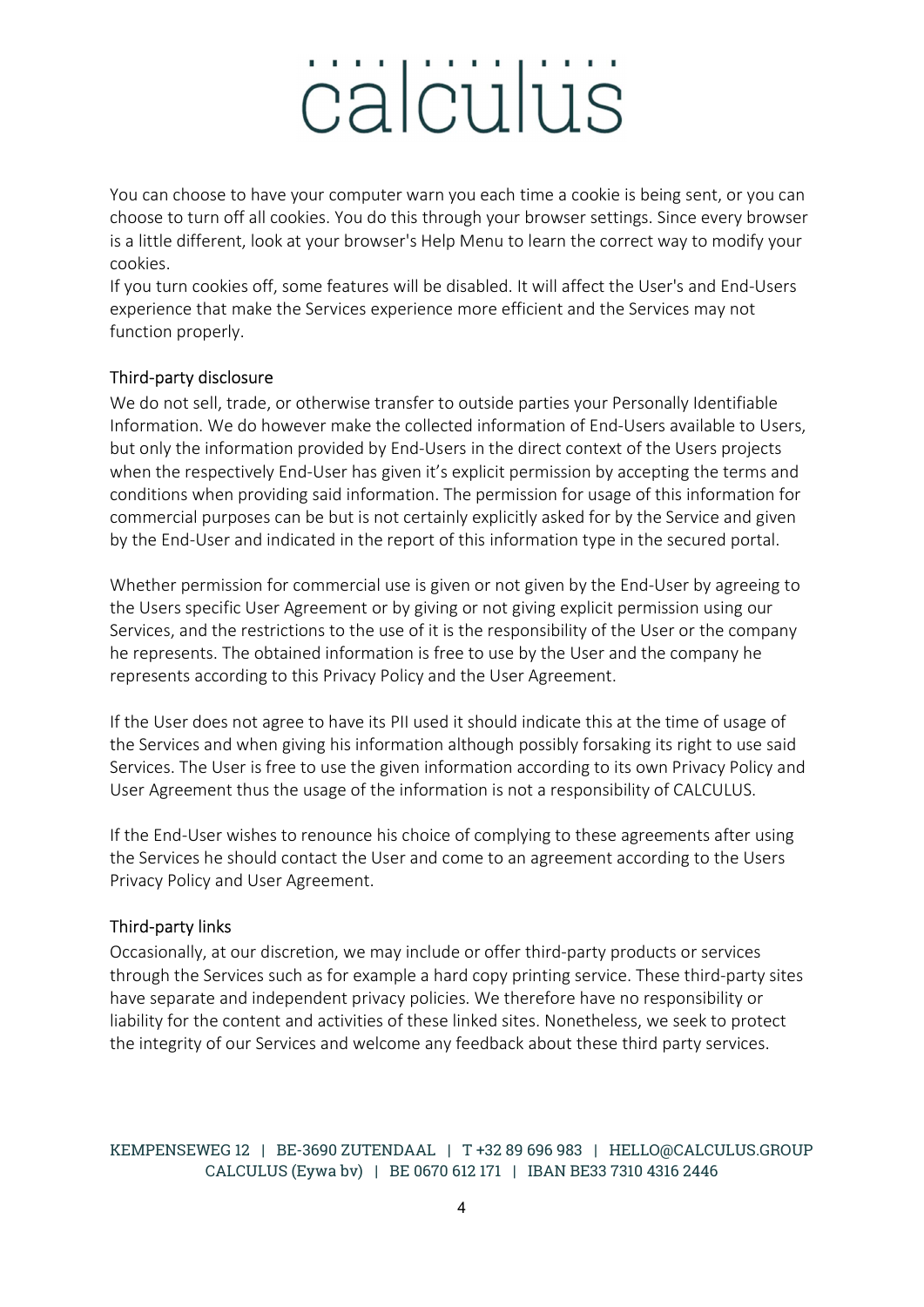#### Google

Google's advertising requirements can be summed up by Google's Advertising Principles. They are put in place to provide a positive experience for users.

We have not enabled Google AdSense on our website but we may do so in the future.

#### COPPA (Children Online Privacy Protection Act)

When it comes to the collection of personal information from children under the age of 13 years old, the Children's Online Privacy Protection Act (COPPA) puts parents in control. The Federal Trade Commission, United States' consumer protection agency, enforces the COPPA Rule, which spells out what operators of websites and online services must do to protect children's privacy and safety online.

We do not specifically market to children under the age of 13 years old.

#### Fair Information Practices

The Fair Information Practices Principles form the backbone of privacy law in the United States and the concepts they include have played a significant role in the development of data protection laws around the globe. Understanding the Fair Information Practice Principles and how they should be implemented is critical to comply with the various privacy laws that protect personal information.

In order to be in line with Fair Information Practices we will take the following responsive action, should a data breach occur:

We will notify you via email

• Within 1 business day

We also agree to the Individual Redress Principle which requires that individuals have the right to legally pursue enforceable rights against data collectors and processors who fail to adhere to the law. This principle requires not only that individuals have enforceable rights against data users, but also that individuals have recourse to courts or government agencies to investigate and/or prosecute non-compliance by data processors.

#### CAN SPAM Act

The CAN-SPAM Act is a law that sets the rules for commercial email, establishes requirements for commercial messages, gives recipients the right to have emails stopped from being sent to them, and spells out tough penalties for violations.